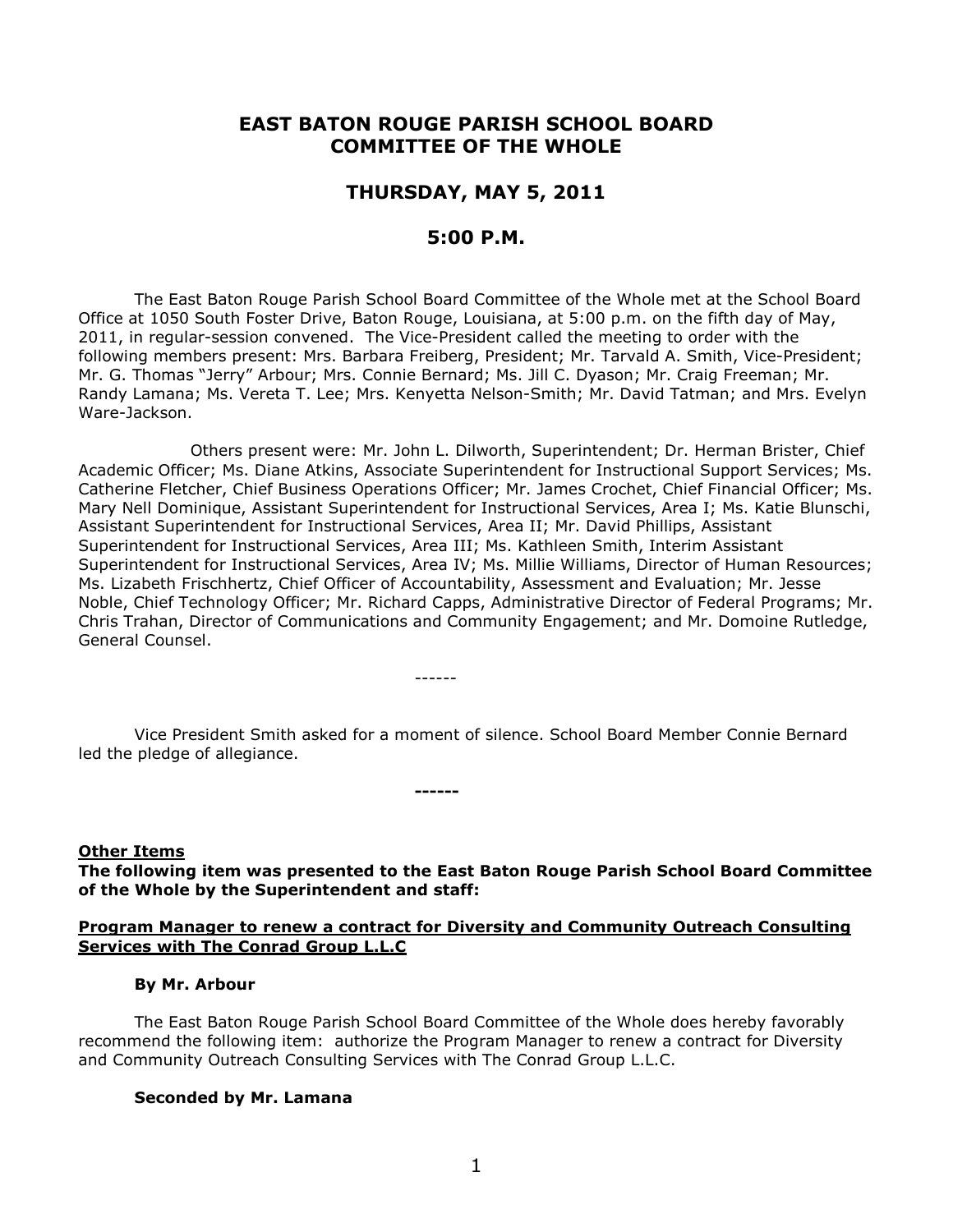# **Discussion followed.**

#### **The following substitute motion was made.**

#### **By Mrs. Bernard**

The East Baton Rouge Parish School Board Committee of the Whole does hereby request School Board Member Craig Freeman to develop a committee that consists of staff and consultants and to seek information from the other public agencies to further develop the four options that were presented to the East Baton Rouge Parish School Board as well as answer questions asked by the Board. The information will be presented at the next Committee of the Whole meeting June 2, 2011.

#### **Seconded by Mrs. Freiberg**

#### **The vote on the substitute motion was as follows:**

| Yeas: (6)        | Mrs. Bernard, Mrs. Dyason, Mr. Freeman, Mrs. Freiberg, Mr.<br><b>Tatman, and Mrs. Ware-Jackson</b> |
|------------------|----------------------------------------------------------------------------------------------------|
| <b>Nays: (5)</b> | Mr. Arbour, Mr. Lamana, Ms. Lee, Mrs. Nelson-Smith, and Mr.<br>Smith                               |
| Abstained: (0)   | <b>None</b>                                                                                        |
| Absent: (0)      | <b>None</b>                                                                                        |

**The substitute motion was favorably recommended.**

**------**

### **Personnel Services Items**

**The following items were presented to the East Baton Rouge Parish School Board Committee of the Whole by the Superintendent and staff:**

### **New Job Description**

#### **By Mr. Arbour**

The East Baton Rouge Parish School Board Committee of the Whole does hereby favorably recommend the following item: approval of a new job description: Instructional Specialist – Federal Programs.

### **Seconded by Mr. Lamana**

### **Favorably recommended by a vote of all the members.**

**------**

**School Operations Items**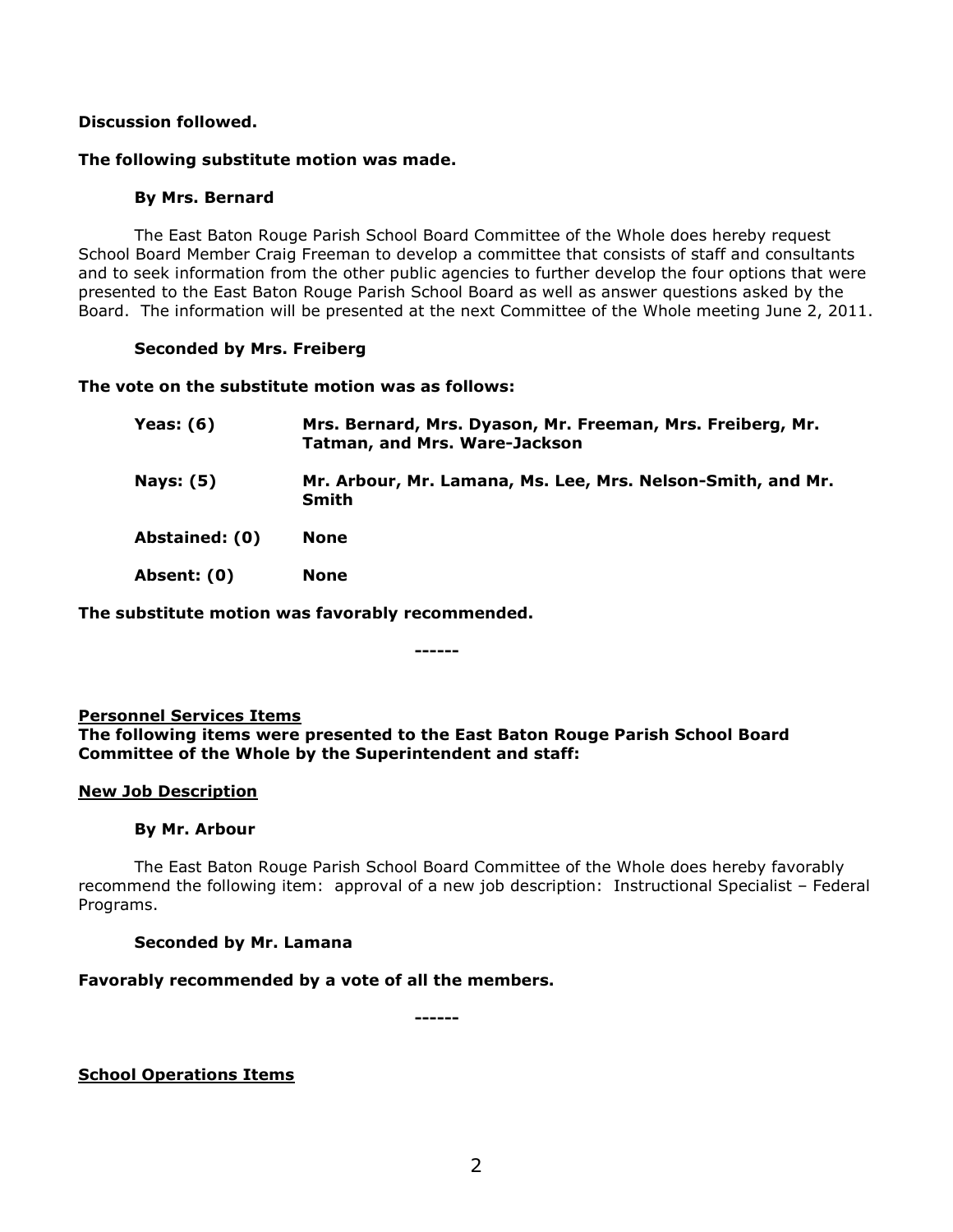### **The following items were presented to the East Baton Rouge Parish School Board Committee of the Whole by the Superintendent and staff:**

#### **Recommendation of General Counsel**

#### **By Mr. Arbour**

The East Baton Rouge Parish School Board Committee of the Whole does hereby favorably recommend the following item: acceptance of the recommendation of Mr. Domoine Rutledge, General Counsel, in the matter of Mary Alice Tingle-Markham and L. Dwight Markham, Jr., individually and on behalf of their minor daughter, Sydney Alexandra Markham, vs. East Baton Rouge Parish School Board, City Parish of East Baton Rouge and Thurman Bell; Suit No.: 499,811, Division "N," 19th JDC.

#### **Seconded by Mr. Lamana**

**Favorably recommended by a vote of the members present. (Mrs. Bernard was absent.)**

**------**

## **Authorization for Staff to Advertise, Accept High Bid Meeting Specifications, and Execute the Lease Contract**

#### **By Mr. Lamana**

The East Baton Rouge Parish School Board Committee of the Whole does hereby favorably recommend the following item: authorization for staff to advertise and accept the high bid meeting specifications and execute the lease contract for the property being approximately 638 acres GLD, (Baywood) T4S, R3E, Section 16, East Baton Rouge Parish, Louisiana, further described in the attached document.

### **Seconded by Ms. Dyason**

### **Favorably recommended by a vote of the members present. (Mrs. Bernard was absent.)**

**Finance**

**The following items were presented to the East Baton Rouge Parish School Board Committee of the Whole by the Superintendent and staff:**

**------**

### **Education Jobs Fund Budget for 2010-2011 and 2011-2012 for Additional and Supplemental Awards**

#### **By Mr. Lamana**

The East Baton Rouge Parish School Board Committee of the Whole does hereby favorably recommend the following item: approval of the Education Jobs Fund Budget for 2010-2011 and 2011-2012 for additional and supplemental awards.

### **Seconded by Mr. Freeman**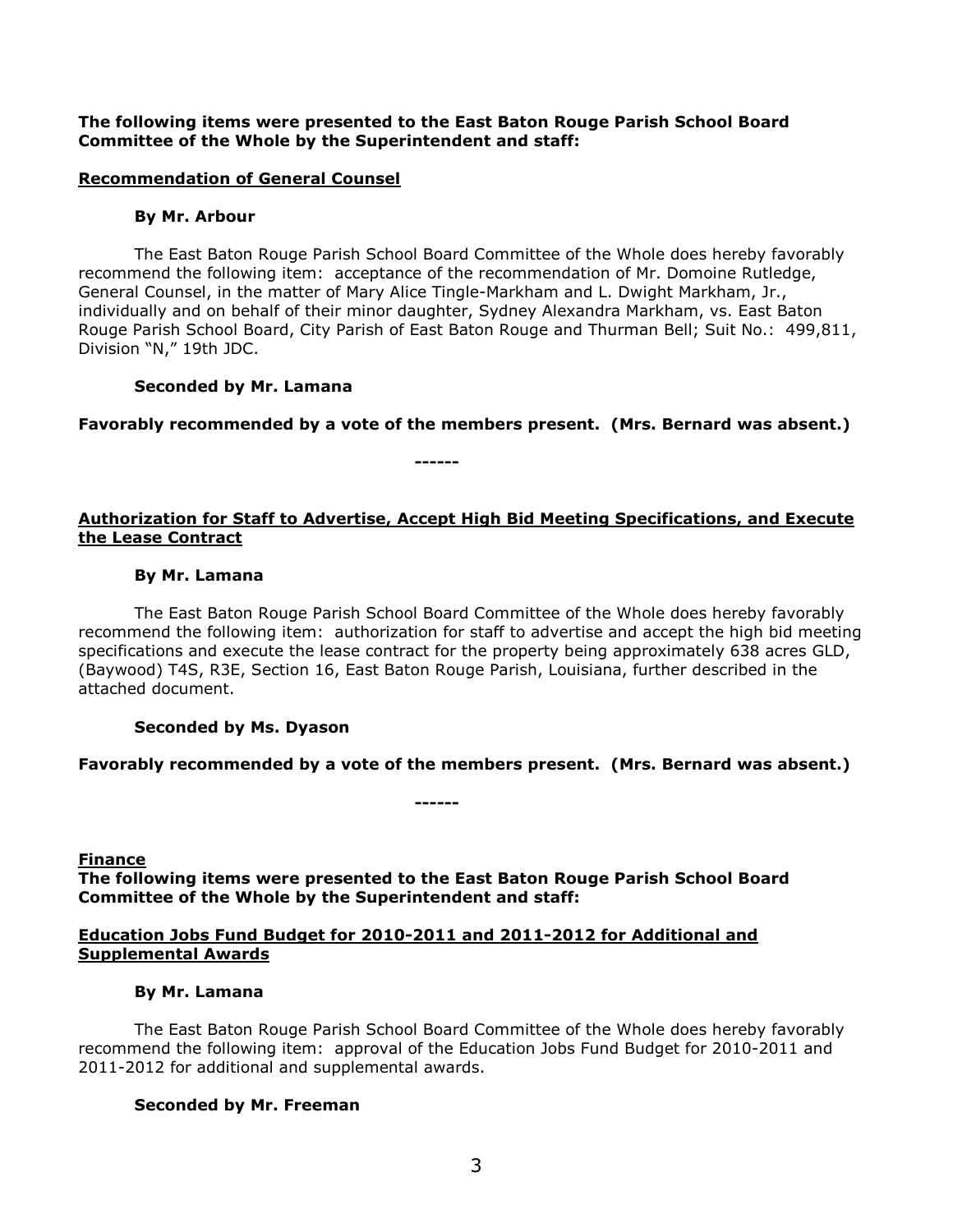**Favorably recommended by a vote of the members present. (Mrs. Bernard and Ms. Lee were absent.)**

## **Proposed 2011-2012 I CARE Budget and Alcohol/Drug Abuse Prevention Program (ADAPP) Budget**

**------**

#### **By Ms. Dyason**

The East Baton Rouge Parish School Board Committee of the Whole does hereby favorably recommend the following item: approval of the Proposed 2011-2012 I CARE Budget and Alcohol/Drug Abuse Prevention Program (ADAPP) Budget.

#### **Seconded by Mrs. Ware-Jackson**

#### **Favorably recommended by a vote of all the members.**

**------**

## **2011-2012 No Child Left Behind Consolidated Application Budgets**

#### **By Mr. Lamana**

The East Baton Rouge Parish School Board Committee of the Whole does hereby favorably recommend the following item: approval of the 2011-2012 No Child Left Behind Consolidated Application Budgets.

#### **Seconded by Mr. Arbour**

### **Favorably recommended by a vote of all the members.**

**------**

### **Consulting Services Contract Between the East Baton Rouge Parish School Board and Louisiana State University**

### **By Mr. Arbour**

The East Baton Rouge Parish School Board Committee of the Whole does hereby favorably recommend the following item: approval of a consulting services contract between the East Baton Rouge Parish School Board and Louisiana State University to provide services related to the Robert Noyce Scholarship Program for the National Science Foundation.

#### **Seconded by Mrs. Bernard**

### **Favorably recommended by a vote of all the members.**

**------**